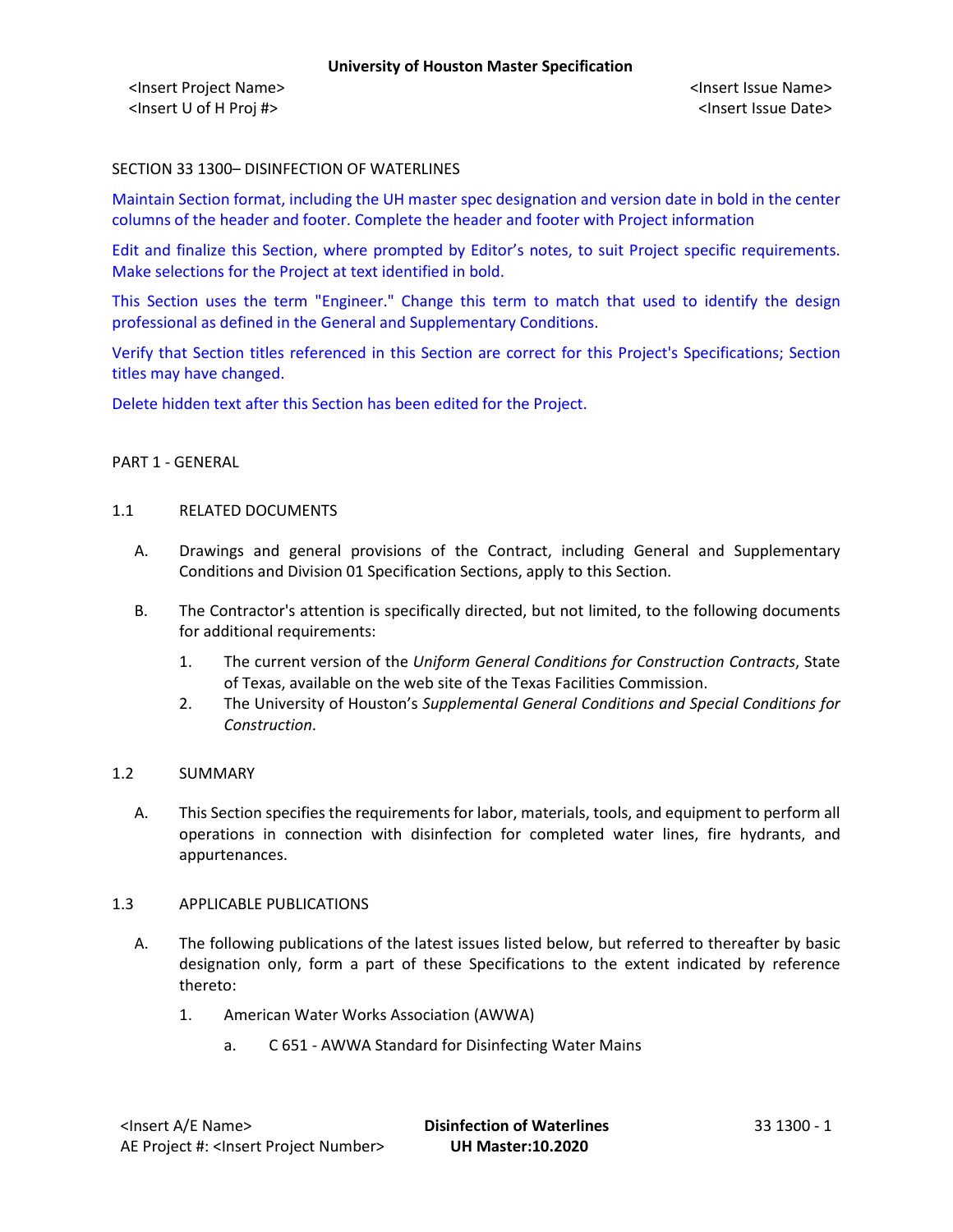<Insert Project Name> <Insert Issue Name> <Insert U of H Proj #> <Insert Issue Date>

### 1.4 PROJECT/SITE CONDITIONS

- A. Interruption of Existing Water-Distribution Service: Do not interrupt service to facilities occupied by Owner or others unless permitted under the following conditions and then only after arranging to provide temporary water-distribution service according to requirements indicated:
	- 1. Follow the University of Houston's Plant Operations Planned and Emergency Utility Outage Guidelines. See "COORDINATION" Article in this Section.
- B. Do not proceed with interruption of water-distribution service without prior approval and coordination with the Owner and local municipal water supplier.

### 1.5 COORDINATION

A. Complete the Outage Planning Form in the University of Houston's Planned and Emergency Utility Outage Guidelines available in Section 00 6000 of these Specifications.

### PART 2 - PRODUCTS

### 2.1 MATERIALS

- A. Chlorine Calcium hypochlorite, or equal, which contains sixty-five percent chlorine by weight.
- B. Water for Testing:
	- 1. Water for testing will be furnished by the University; or
	- 2. Obtain transient water meter from City for use when water for testing will be taken from City system. Conform to City requirements for water meter use.
	- 3. All connections of new pipeline must be isolated from existing potable water lines by a physical air gap until the original copy of a negative coliform test report has been received by the Owner from the County Health Department or a TCEQ approved lab.

### 2.2 TESTING REQUIREMENTS

- A. Chlorine Residual Drop Dilution Method
	- 1. The drop dilution method of approximating total residual chlorine is suitable for concentrations above 10 mg/L, such as are applied in the disinfection of water mains or tanks.
	- 2. Apparatus:
		- a. A graduated cylinder for measuring distilled water.
		- b. An automatic or safety pipet.
		- c. A dropping pipet that delivers a one-milliliter (1 ml) sample in twenty (20) drops. This pipet is for measuring the water sample and should not be used for any other purpose.
		- d. A comparator kit containing a suitable range of standards.

| <lnsert a="" e="" name=""></lnsert>                  | <b>Disinfection of Waterlines</b> | 33 1300 - 2 |
|------------------------------------------------------|-----------------------------------|-------------|
| AE Project #: <lnsert number="" project=""></lnsert> | <b>UH Master:10.2020</b>          |             |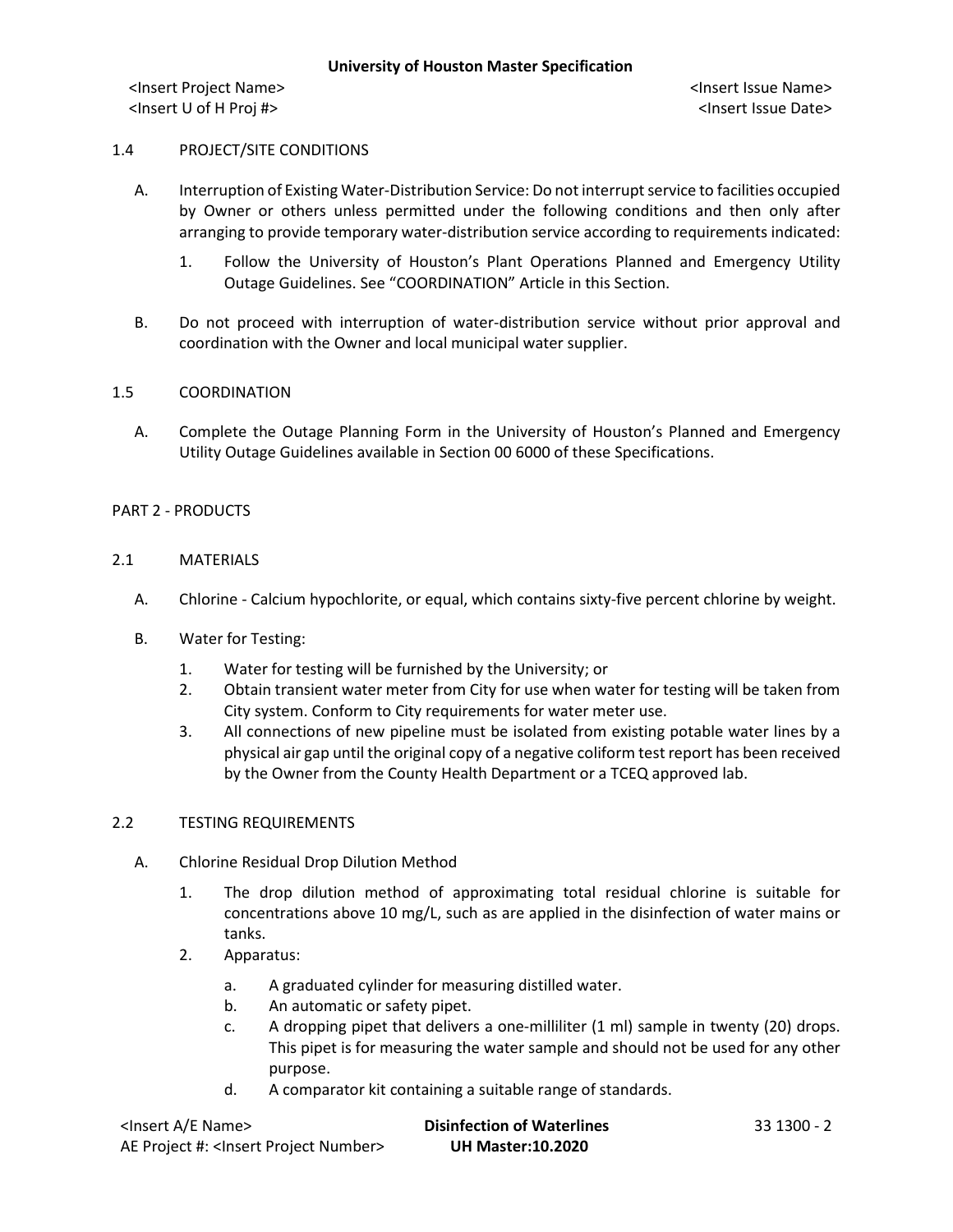## **University of Houston Master Specification**

<Insert Project Name> <Insert Issue Name> <Insert U of H Proj #> <Insert Issue Date>

- 3. Procedure
	- a. Ascertain the volume of the comparator cell and using an automatic or safety pipet, add 0.5 ml of orthotolidine for each 9.5 ml of distilled water to be added.
	- b. Using a graduated cylinder, add a measured volume of distilled water.
	- c. With the dropping pipet, add the water sample a drop at a time, allowing mixing, until a yellow color is formed that matches one of the color standards.
	- d. Record the total number of drops used and the final chlorine value obtained.
	- e. Calculate the milligrams per liter residual chlorine as follows:
		- 1) Multiply by twenty the number of milliliters of distilled water used in Step b above.
		- 2) Multiply product in Step e.1 by the final chlorine value in milligrams per liter recorded in Step d.
		- 3) Divide the product found in Step e.2 by the total number of drops of water sample recorded in Step d.

# PART 3 - EXECUTION

# 3.1 GENERAL

- A. During the construction operations, workmen shall be required to use utmost care to see that the inside of pipes, fittings, jointing materials, valves, etc., that will come into contact with potable water be maintained in a sanitary condition.
- B. Every effort must be made to keep the inside of the pipe, fittings, and valves free of all foreign matter, sticks, dirt, rocks, etc. As each joint of pipe is being laid, it must be effectively swabbed so that all foreign matter is removed. Placing dry powdered chlorine in the pipeline will be permitted in conjunction with certain methods of sterilization as specified by the Engineer. All fittings and exposed open ends of pipe must be blocked with a plug or capped until the line is completed.
- C. Sterilization of the line, or any section thereof, shall not be commenced until the Engineer has approved the method, apparatus, sterilizing agent, and the section of the line.
- D. When the entire pipeline, or certain section thereof, has been completed, tested, and made ready for use, the line or section of line shall be thoroughly sterilized according to the following procedure:
	- 1. The Contractor shall provide all necessary taps to complete this Work of this Section.
	- 2. The water main shall be flushed prior to disinfection.
	- 3. The flushing velocity shall be greater than 2.5 feet per second. The rate of flow required to produce this velocity in various diameters is shown in Table 1. No site for flushing shall be chosen unless it has been determined by the Engineer or Inspector that drainage is adequate at that site. Flushing is not a substitute for preventive measures taken before and during pipe laying. Certain contaminants, especially in caked deposits, resist flushing at any velocity.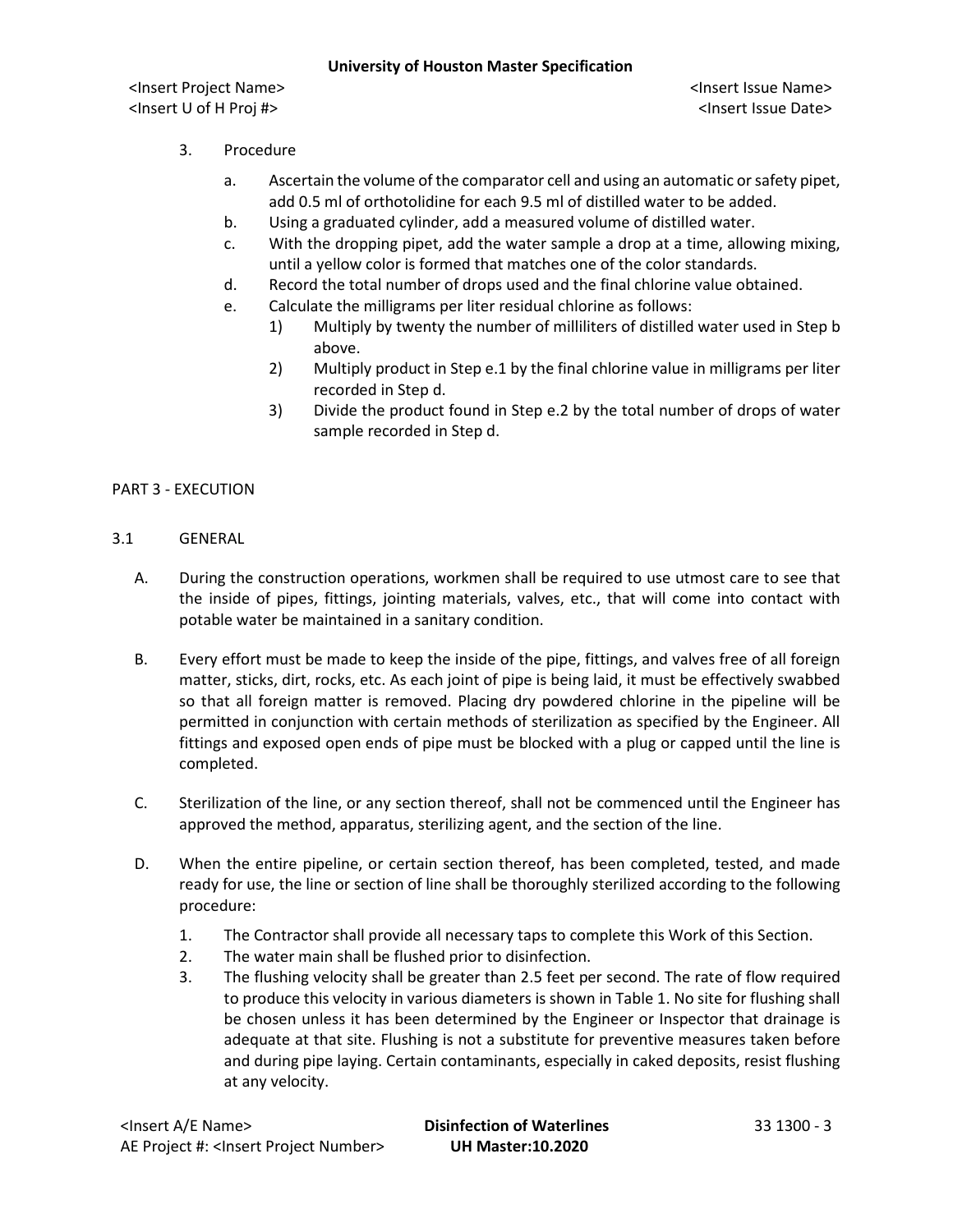### **University of Houston Master Specification**

<Insert Project Name> <Insert Issue Name> <Insert U of H Proj #> <Insert Issue Date>

| PIPE SIZE | FLOW (gpm)          | <b>ORIFICE SIZE</b> | <b>NUMBER OF</b> | SIZE (IN) OF   |
|-----------|---------------------|---------------------|------------------|----------------|
|           | <b>REQUIRED TO</b>  | (IN)                | <b>HYDRANT</b>   | <b>HYDRANT</b> |
|           | <b>PRODUCE 2.5</b>  |                     | <b>OUTLET</b>    | <b>OUTLET</b>  |
|           | <b>FPS VELOCITY</b> |                     | <b>NOZZELS</b>   | <b>NOZZELS</b> |
| 4         | 10                  | 15/16               |                  | $2 - 1/2$      |
| 6         | 220                 | $1 - 3/8$           | 1                | $2 - 1/2$      |
| 8         | 390                 | $1 - 7/8$           | 1                | $2 - 1/2$      |
| 10        | 610                 | $2 - 5/16$          | 1                | $2 - 1/2$      |
| 12        | 880                 | $2 - 13/16$         | 1                | $2 - 1/2$      |
| 14        | 1200                | $3 - 1/4$           | $\mathcal{P}$    | $2 - 1/2$      |
| 16        | 1565                | $3-5/8$             | $\mathcal{P}$    | $2 - 1/2$      |
| 18        | 1980                | $4 - 3/16$          | $\mathcal{P}$    | $2 - 1/2$      |

NOTE: A 2-1/2-inch hydrant outlet nozzle will discharge approximately 1,000 gpm and a 4-1/2 inch hydrant outlet nozzle will discharge approximately 2,500 gpm with 40 psi residual pressure.

- E. Methods of Chlorine Application
	- 1. Continuous Feed Method
		- a. This method is suitable for general applications.
		- b. Water from the existing distribution system, or other pre-approved sources of supply, shall be made to flow at a constant, measured rate into the newly laid pipeline. The water shall receive a dose of chlorine concentration until the water in the pipe maintains a minimum of fifty milligrams per liter (50 mg/1) available chlorine. To assure that this concentration is maintained, the chlorine residual should be measured at regular intervals in accordance with the procedures described herein.
		- c. In the absence of a meter, the rate may be determined either by placing a pitot gauge at the discharge, or by measuring the time to fill a container of known volume.
		- d. Table 2 gives the amount of chlorine residual required for each 100 feet of pipe of various diameters. Solutions of one percent chlorine may be prepared with approximately one pound (1 lb.) of calcium hypochlorite (65 percent strength) in 8.5 gallons of water.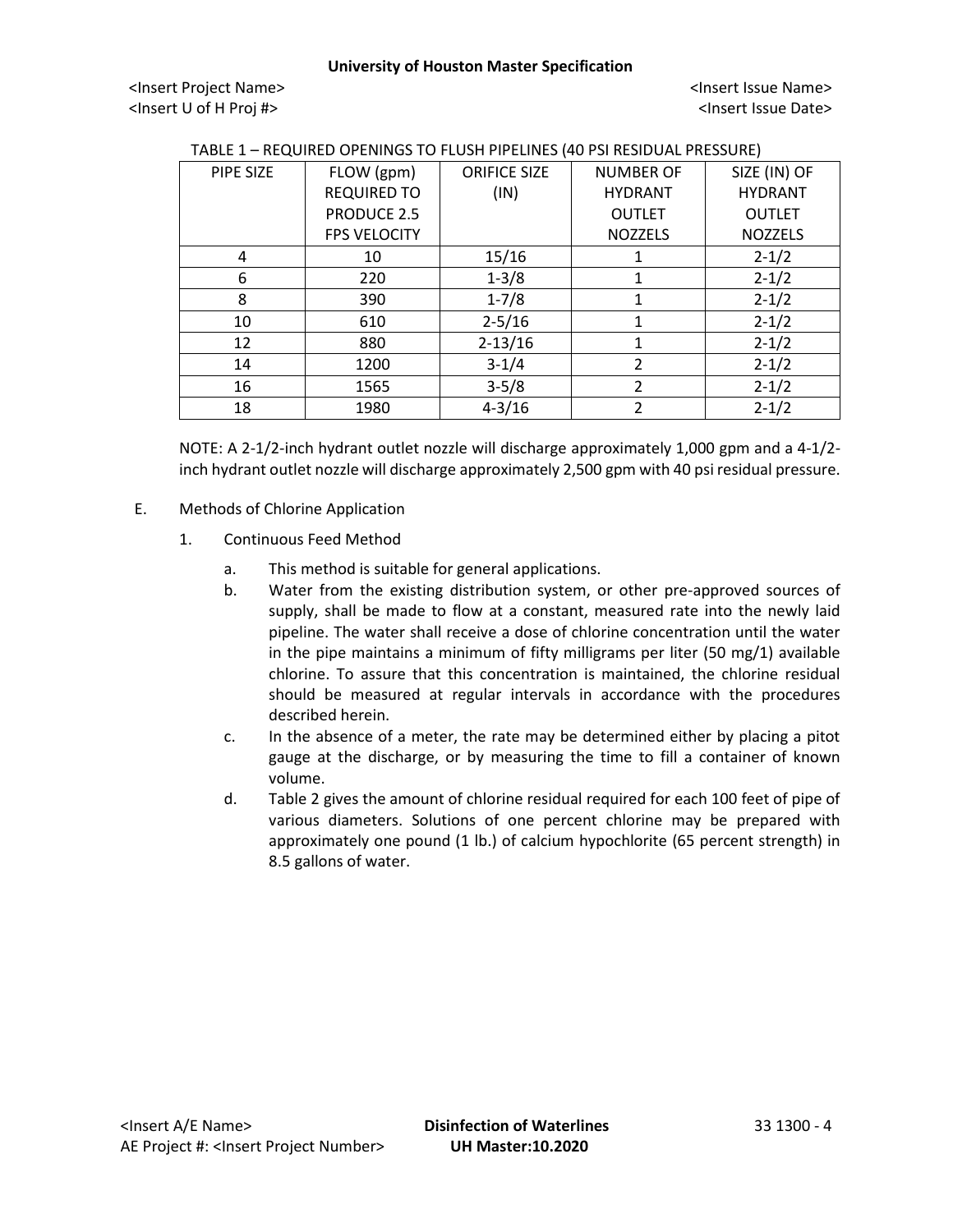| PIPE SIZE | 100% CHLORINE (LB/100FT) | 1% CHLORINE SOLUTION (GAL/100FT) |
|-----------|--------------------------|----------------------------------|
| 4         | 0.027                    | 0.33                             |
| 6         | 0.061                    | 0.73                             |
| 8         | 0.108                    | 1.30                             |
| 10        | 0.170                    | 2.04                             |
| 12        | 0.240                    | 2.88                             |
| 16        | 0.427                    | 5.12                             |
| 18        | 0.540                    | 6.48                             |
| 24        | 0.960                    | 11.50                            |

TABLE 2 – CHLORINE REQUIRED TO PRODUCE 50 MG/L CONCENTRATION IN 100 FEET OF PIPE BY DIAMETER

> e. During the application of chlorine, valves shall be manipulated to prevent the treatment dosage from flowing back into the line supplying the water. Chlorine application shall not cease until the entire main is filled with the chlorine solution. The chlorinated water shall be retained in the main for at least twenty-four (24) hours, during which time all valves and hydrants in the section treated shall be operated in order to disinfect the appurtenances. At the end of this twenty-four (24) hour period, the treated water shall contain no less than fifty (50) milligrams per liter and no more than one hundred (100) milligrams per liter chlorine throughout the length of the main. A dosage of more than the maximum allowable chlorine will require the Contractor to dilute the flush water with a TCEQ-approved dilution chemical. The chemical and description of procedure shall be submitted in writing to the Engineer and Owner for approval.

# 2. Slug Method

- a. This method is suitable for use with mains of large diameter for which, because of the volume of water involved, the continuous feed method is not practical.
- b. Water from the existing distribution system shall be made to flow at a constant, measured rate (see C.1.a. Note) into the newly laid pipeline. The water shall receive a dose of chlorine, also fed at a constant, measured rate. The two (2) rates shall be proportioned so that the concentration of the water entering the pipeline is maintained at no less than 300 milligrams per liter. As the chlorinated water passes along the line, it shall expose all interior surfaces to a concentration of at least 300 mg/L for at least three (3) hours. The application shall be checked at a tap near the upstream and downstream ends of the line by chlorine residual measurements made according to the procedures described herein.
- c. As the chlorinated water flows past tees and crosses, related valves and hydrants shall be operated so as to disinfect appurtenances.
- 3. Dry Treatment during Installation
	- a. The dosage and application of sodium hypochlorite will be determined by the following:
		- 1) Calculate weight of sodium hypochlorite required for water to be treated using Table 2.

| <lnsert a="" e="" name=""></lnsert>                  | <b>Disinfection of Waterlines</b> | 33 1300 - 5 |
|------------------------------------------------------|-----------------------------------|-------------|
| AE Project #: <lnsert number="" project=""></lnsert> | <b>UH Master:10.2020</b>          |             |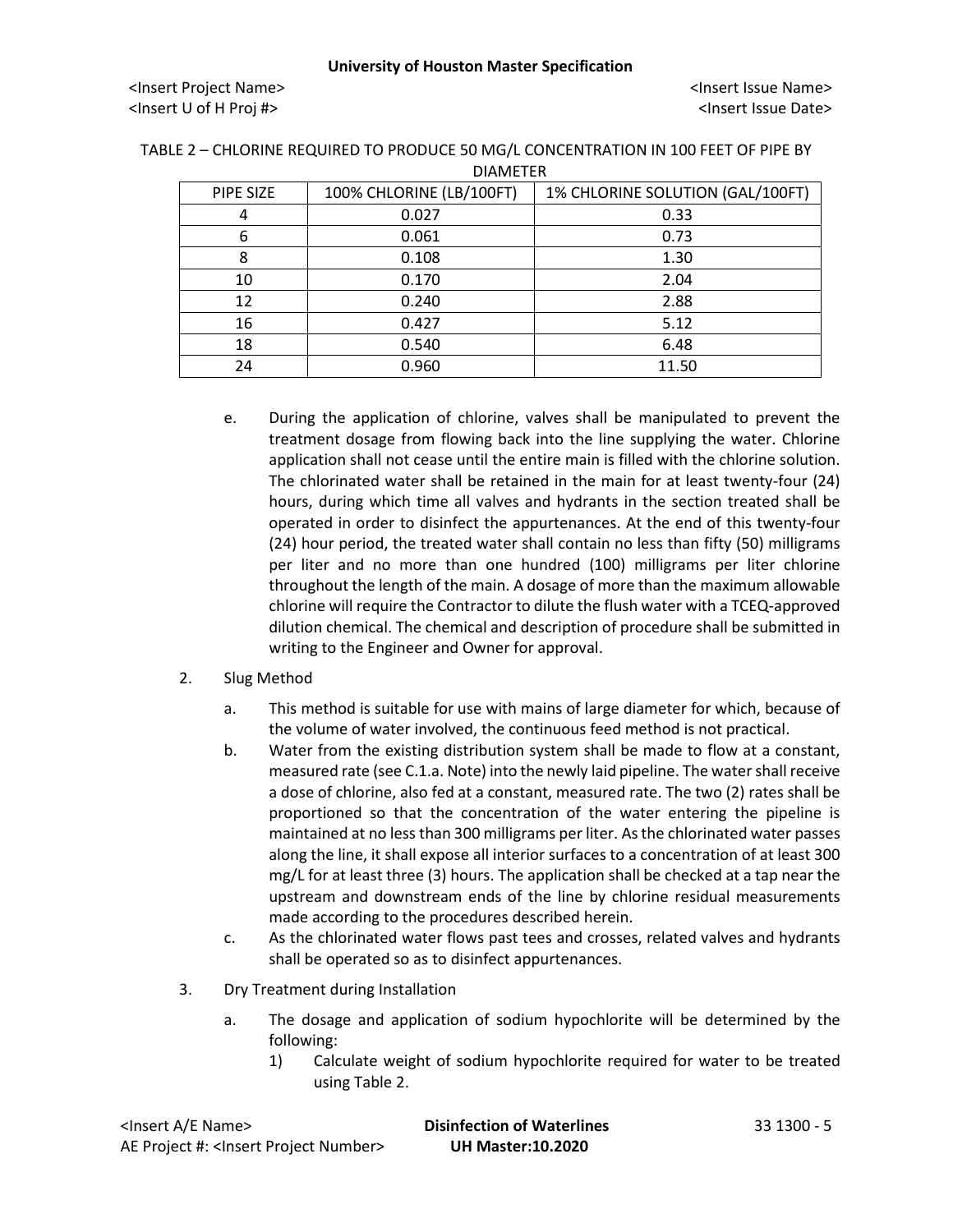<Insert Project Name> <Insert Issue Name> <Insert U of H Proj #> <Insert Issue Date>

- 2) Add required amount of solution at the bell of each pipe as it is installed.
- F. FINAL FLUSHING
	- 1. After the applicable retention period, the heavily chlorinated water shall be flushed from the main until the chlorine concentration in the water leaving the main is less than three milligrams per liter (3 mg/1). Chlorine residual determination shall be made by the Inspector to ascertain that the heavily chlorinated water has been removed from the pipeline.

### G. BACTERIOLOGIC TESTS

- 1. Before the water main is placed in service, a sample or samples shall be collected from points designated by the Inspector and tested for bacteriologic quality. This sample shall be collected 24 hours after final flushing. The test shall show the absence of coliform organisms before the water main may be placed in service. At least one (1) sample per one thousand (1000) feet of new line or portion thereof shall be taken. Sampling shall be supervised by the Inspector. Samples shall be submitted by the Contractor to a TCEQ approved laboratory and/or County Health Department for analysis.
- 2. Samples of bacteriologic analysis shall be collected in sterile bottles obtained from the Harris County Health Department. Samples shall be collected at points specified by the Engineer.
- 3. A suggested sampling tap consists of a standard corporation cock installed in the main with a copper tube gooseneck assembly. After samples have been collected, the gooseneck assembly may be removed and retained for future use.

### H. REPETITION OF PROCEDURE

1. If the initial disinfection fails to produce samples with no coliform present, the Contractor shall re-disinfect the line following the procedures stated in 3.1.D, E, and F of this Specification until samples indicating no coliform present have been obtained. When the samples indicate no coliform present and the Owner has received original copies of the test report, the main may be placed in service.

## 3.2 PROCEDURE AFTER CUTTING INTO OR REPAIRING EXISTING MAINS

- A. The procedure outlined in this section applies primarily when mains are wholly or partially dewatered. Leaks or breaks that are repaired with clamping devices while the mains remain full of water under pressure require no disinfection.
	- 1. Trench "Treatment"
		- a. When an old line is opened, either by accident or by design, apply liberal quantities of hypochlorite to open trench areas to lessen the danger of contamination. Use slow dissolving tablets.
	- 2. Main Disinfection
		- a. Swabbing and Flushing. The following procedure is considered as a minimum that may be used:

| <lnsert a="" e="" name=""></lnsert>                  | <b>Disinfection of Waterlines</b> | 33 1300 - 6 |
|------------------------------------------------------|-----------------------------------|-------------|
| AE Project #: <lnsert number="" project=""></lnsert> | <b>UH Master:10.2020</b>          |             |